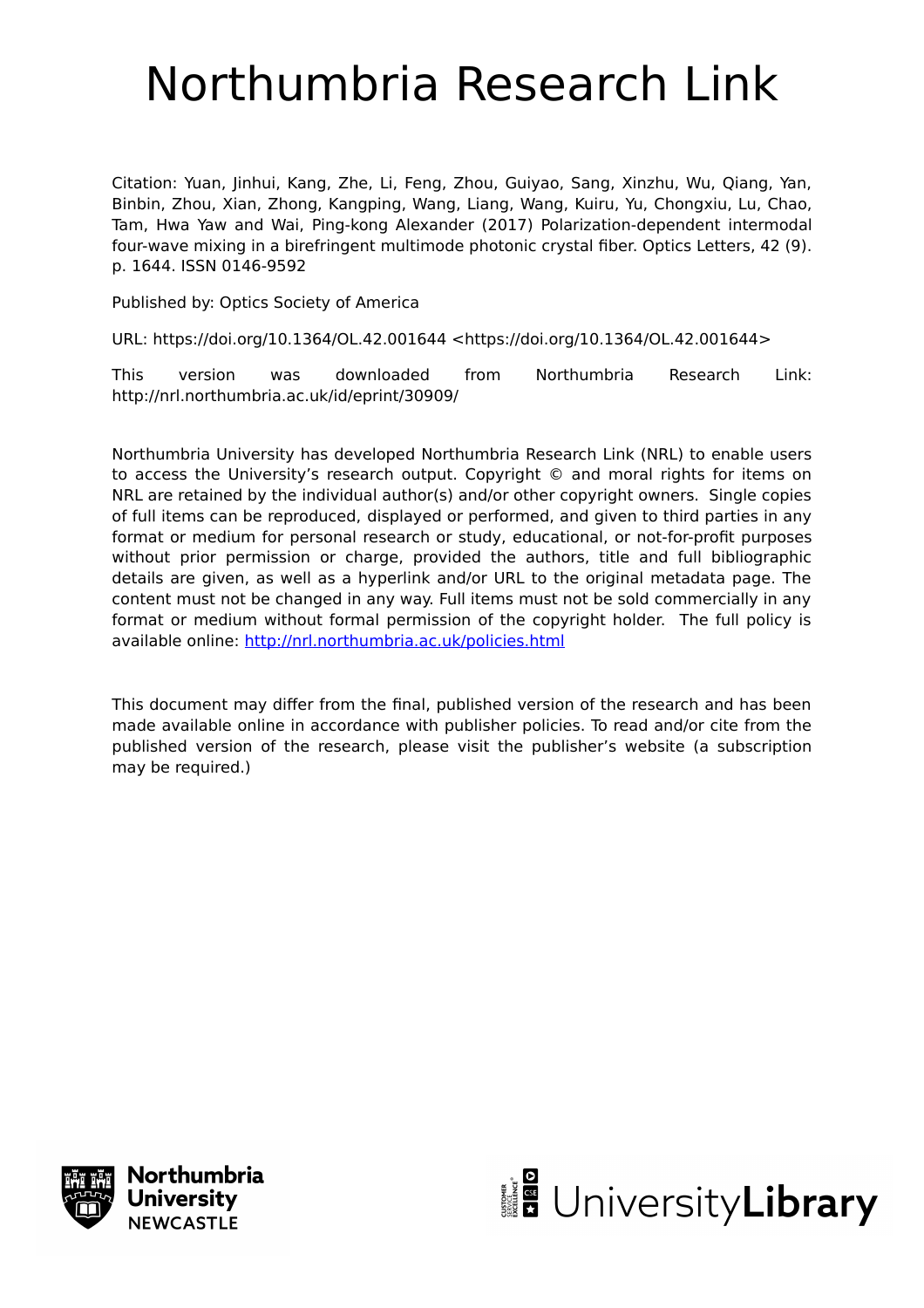## **Polarization-dependent intermodal four-wave mixing in a birefringent multimode photonic crystal fiber**

**JINHUI YUAN, 1,2,† ZHE KANG, 2,†,\* FENG LI, 2,\* GUIYAO ZHOU, <sup>3</sup> XINZHU SANG, 1,\* QIANG WU, <sup>4</sup> BINBIN YAN, <sup>1</sup> XIAN ZHOU, <sup>2</sup> KANGPING ZHONG, <sup>2</sup> LIANG WANG, 5 K**UIRU **WANG,<sup>1</sup> CHONGXIU YU,<sup>1</sup> CHAO LU,<sup>2</sup> HWA YAO TAM,<sup>2</sup> AND P.K.A. WAI<sup>2</sup>** 

*1 State Key Laboratory of Information Photonics and Optical Communications (Beijing University of Posts and Telecommunications), P.O. Box163 (BUPT), 100876 Beijing, China* 

<sup>2</sup> Photonics Research Centre, Department of Electronic and Information Engineering, The Hong Kong Polytechnic University, Hong Kong<br><sup>3</sup> Cuangdona Brovinsial Koy Laberstony of Nanophotonic Eunstianal Materials and Davises,

*Guangdong Provincial Key Laboratory of Nanophotonic Functional Materials and Devices, South China Normal University, 510006 Guangzhou, China 4*

*Department of Physics and Electrical Engineering, Northumbria University, Newcastle upon Tyne, NE1 8ST, United Kingdom 5*

*Department of Electronic Engineering, The Chinese University of Hong Kong, Shatin, NT, Hong Kong.* 

†*These authors contributed equally to this work.*

*\*Corresponding authors: zhe.kang@polyu.edu.hk*, *enlf@polyu.edu.hk, xzsang@bupt.edu.cn* 

Received XX Month XXXX; revisedXX Month, XXXX; accepted XX MonthXXXX; posted XX Month XXXX (Doc. ID XXXXX); published XX Month XXXX

**In this letter, polarization-dependent intermodal fourwave mixing (FWM) is demonstrated experimentally in a birefringent multimode photonic crystal fiber (BM-PCF) designed and fabricated in-house. Femtosecond pump pulses at wavelength ~800 nm polarized along one of the principle axes of the BM-PCF are coupled into normal dispersion region away from the zero-dispersion wavelengths of the fundamental guided mode of the BM-PCF. Anti-Stokes and Stokes waves are generated in the second-order guided mode at visible and near-infrared wavelength, respectively. For pump pulses at average input power 500 mW polarized along the slow axis, the conversion efficiencies**  $\eta$ **<sub>as</sub> and**  $\eta$ **<sub>s</sub> of the anti-Stokes and Stokes waves generated at wavelengths 579.7 and 1290.4 nm are 19 and 14%, respectively. For pump pulses polarized along the fast axis, the corresponding** *η***as and** *η***<sup>s</sup> at 530.4 and 1627 nm are 23 and 18%, respectively. It is also observed that fiber bending and intermodal walk-off have small effect on the polarization-dependent intermodal FWM-based frequency conversion process.**  © 2017 Optical Society of America

*OCIS codes: (060.5295) Photonic crystal fibers; (190.4370) Nonlinear optics, fibers. (190.4380) Nonlinear optics, four-wave mixing* 

http://dx.doi.org/10.1364/OL.99.099999

Nonlinear propagation dynamics of ultrashort pulses in single-mode optical fibers or photonic crystal fibers (PCFs) [1] have been extensively studied [2,3]. Single-mode PCFs with the dispersion and nonlinearity characteristics necessary for the study of nonlinear processes of interest might require the PCFs to have small or even subwavelength core diameters. In practice, it is not easy to fabricate such single-mode PCFs, and such fibers may also suffer from high confinement loss especially when the longer fibers are used. In addition, the maximum achievable power spectral density for ultrashort pulse operation in these PCFs is limited by the laser outputs and the low material damage threshold for the small core diameters. An effective solution to the problem is to operate in the multimode regime using multimode PCFs with large core diameters. Recently, multimode nonlinear fiber optics has attracted considerable interests [4-8]. By controlling the mode coupling dynamics and intermodal dispersion in multimode PCFs, many intermodal nonlinear optical effects, including intermodal four-wave-mixing (FWM) [9-11],

intermodal cross-phase modulation [4,12], spatiotemporal soliton dynamics [13,14], etc., have been investigated both theoretically and experimentally. Among them, intermodal FWM, an efficient spectral conversion technique, can occur among different guided modes when they propagate inside the multimode PCFs. Because intermodal phasematching can be achieved even if the pump pulses are launched away from the zero-dispersion wavelengths (ZDWs) of the guided modes of the PCFs, the phase-matching condition of intermodal FWM does not depend on the ZDWs of the PCF as the case of intramodal FWM [15,16]. Thus, the constraints on the PCF design and the choice of the pump sources for intermodal FWM are relaxed when compared to intramodal FWM. Moreover, as the idler and signal waves with large frequency shift relative to the pump wave are generated in the higherorder guided modes and far away from the ZDWs, there would not be any interference induced by ZDW-dependent supercontinuum (SC) generation [17,18]. Since Lesvigne et al. demonstrated the nonlinear dynamics of intermodal FWM during SC generation in 2007 [8], intermodal FWM has been used to convert the energy of the pump lasers operating at visible and near-infrared wavelengths to the desired spectral regions.

 High birefringence in PCFs could be obtained by introducing asymmetric structures into the core-cladding region of the PCFs. Intermodal nonlinear interactions in birefringent multimode PCFs (BM-PCFs) exhibit vectorial dynamics because in general the guided modes involved have different dispersion profiles, spatial distributions, and polarization characteristics [11,19,20]. Thus, intermodal FWMbased frequency conversion of ultrashort laser pulses in BM-PCFs depends on both the polarizations of the input ultrashort pulses, and the direction they are injected into the BM-PCFs. Consequently, even if the input ultrashort pulses are polarized, but if they are not injected along either of the principle axis of the BM-PCFs, the input pulses will still go through complex vectorial evolution. If the injected pulses are not aligned with one of the fiber principle axis, the input pulses can be decomposed into two partial pulses along the two fiber principle axes. If the partial pulses in each principle axis have sufficient initial energy, they will undergo intermodal FWM and generate anti-Stokes and Stokes waves in their respective higher-order guided modes. The coupling between the partial pulses in the two principle axes could also lead to nonlinear effects such as cross-phase modulation instability (MI). In this letter, we will focus our investigation on the use of intermodal FWM for frequency conversion without the constrain of the ZDWs. Thus, we will inject the ultrashort pulses along one of the fiber principle axis only. In addition to a simpler and easier to control frequency conversion process, injection along one of the principle fiber axis also allows the maximum amount of input pulse energy to be utilized in the intermodal FWM-based frequency conversion. In the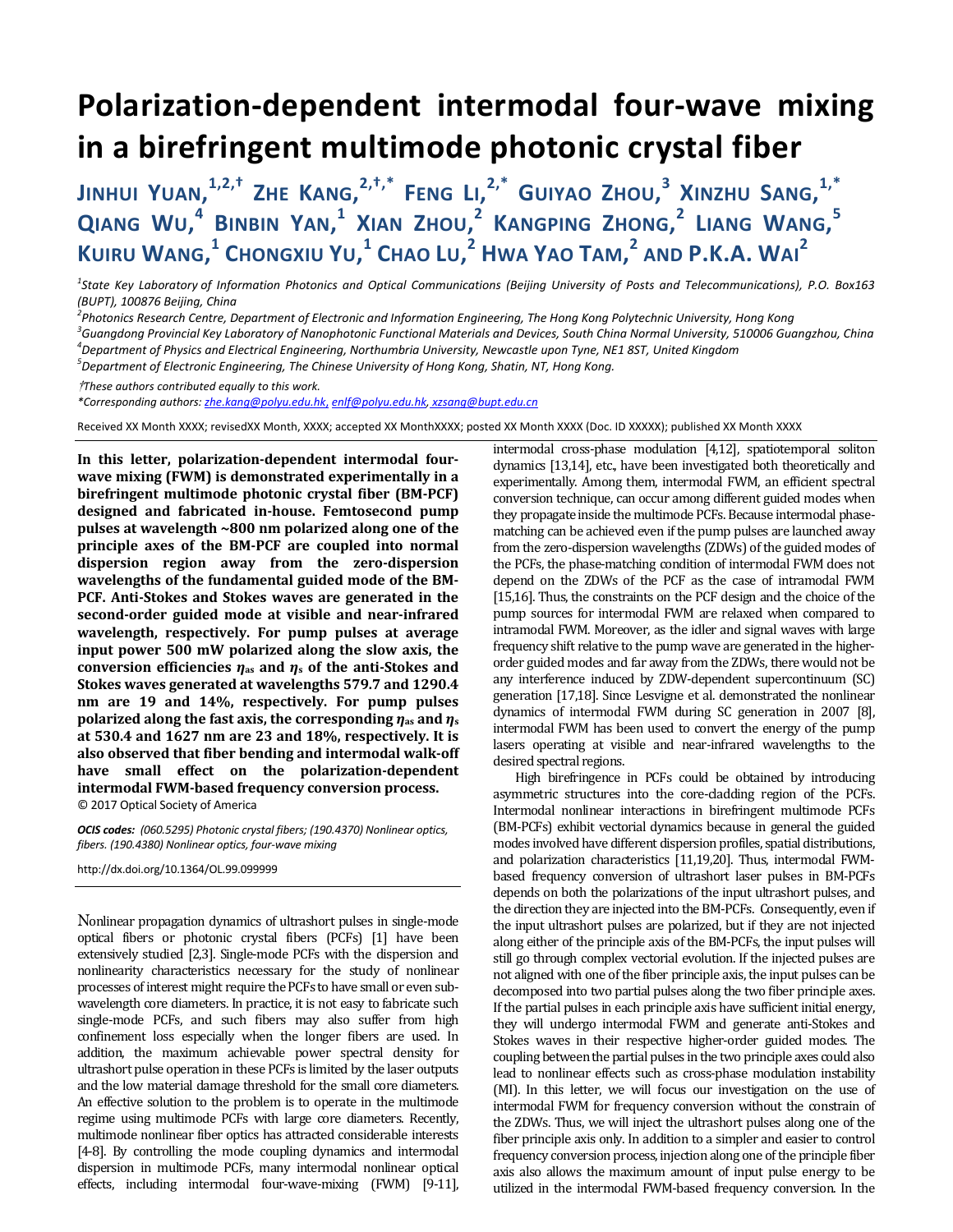following, we have demonstrated polarization-dependent intermodal FWM-based frequency conversion by launching femtosecond pump pulses at ~800 nm, which is deep into the normal dispersion region of the fundamental guided mode of a BM-PCF. Finally, we will discuss the influences of the fiber bending and intermodal walk-off effect.

The air-silica BM-PCF is designed and fabricated by using the stackand-draw method in our laboratory. Fig. 1(a) shows the microscope image of the BM-PCF. From Fig. 1(a), the core and cladding structure of the BM-PCF has the six-fold symmetry. The air holes are arranged in a standard triangular lattice, and the elliptical core gives rise to the birefringence. The core diameters measured along the slow and fast axes are 6.7 and 5.1 μm, respectively. The group velocity birefringence is on the order of  $10^{-2}$  at  $\sim$  800 nm. The average relative size of the airholes (*d*/*Λ*) is ~0.8. The large effective refractive index difference between the silica core and air-silica cladding region means the BM-PCF can support multiple guided modes. In this paper, we will focus on only the fundamental (1st) and second-order (2nd) guided modes. Fig. 1(b) shows the effective refractive indices of the 1st and 2nd guided modes calculated for the slow and fast axes of the BM-PCF within the wavelength range  $0.4$  to  $2 \mu m$ . Fig. 1(c) shows the corresponding group-velocity dispersion coefficients derived from the effective refractive indices, where the ZDWs of the 1st and 2nd guided modes for the slow axis are located at 1087 and 998 nm respectively, and that for the fast axis are located at 1013 and 926 nm, respectively. Insets 1 and 2 of Fig. 1(c) show the spatial distribution profiles of the 1st and 2nd guided modes of the slow axis calculated at wavelengths 800 and 580 nm. Insets 3 and 4 of Fig. 1(c) show that for the fast axis. In the experiments reported below, femtosecond pump pulses at ~800 nm will be injected into the deeply normal dispersion region of the 1st guided mode of the BM-PCF. Thus, the phase-matching condition of intramodal FWM is not satisfied. However, the ZDW-independent intermodal FWM between the first two guided modes can still occur.



Fig. 1. (a) Microscope image of the BM-PCF. (b) The effective refractive indices of the fundamental (1st) and second-order (2nd) guided modes calculated for the slow and fast axes of the BM-PCF. (c) The corresponding group-velocity dispersion curves calculated from the effective refractive indices in (b). Insets 1 and 2 in (c) show the spatial distribution profiles of the 1st and 2nd guided modes calculated at wavelengths 800 and 580 nm of the slow axis, respective. Insets 3 and 4 in (c) show that for the fast axis.

 Fig. 2 shows the experimental set-up. We use a commercial Ti:sapphire laser as the pump source, which has a central wavelength of 800 nm, pulse width of 120 fs, and repetition rate of 76 MHz. An optical isolator is placed after the laser to guard against light backscattered into the laser resonant cavity. We introduced a positive chirp in the laser output by using a grating-based compressor. The laser pulses are broadened from 120 to 273 fs. The average input power and polarization state of femtosecond pump pulses are

controlled by the combination of a variable attenuator, polarizer, and half-wave plate. With a 40× objective, the chirped femtosecond pump pulses are coupled into either the slow or the fast axis of a 30 cm long BM-PCF. The free-space-to-fiber coupling efficiency is 65%. A blackand-white CCD camera is used to monitor the coupling state of the pump light at the incident end of the BM-PCF and to observe the output far-fields of the residual pump and new optical waves generated. We launch the pump light into the 1st guided mode of either the slow or the fast axis by adjusting the incident angle and the excitation radial position of the BM-PCF. The propagation loss is measured to be  $\sim$  0.92 dB/m around 800 nm with the cut-back method. The optical spectra from the output end of the BM-PCF are recorded by the two optical spectrum analyzers (OSA1, Avaspec-256, and OSA2, Avaspec-NIR-256).



Fig. 2. Schematic of the experimental set-up used.

For intermodal FWM, which involves two pump photons in the 1st guided mode, and the anti-Stokes and Stokes photons in the 2nd guided mode, phase-matching can be achieved if both the 1st and 2nd guided modes are in either one of the two fiber principle axes of the BM-PCF. The contribution of nonlinearity to the intermodal phasemismatch factor *δβ* can be neglected because the peak power of the femtosecond pump pulses rapidly reduces when the pulses broaden from 120 to 273 fs [9,10,21]. Thus, the  $\delta\beta$ s and  $\delta\beta$ F for the slow and fast axes of the BM-PCF are given by  $\partial s = 2\beta s^{(01)}(\omega_b) - \beta s^{(02)}(\omega_s) - \beta s^{(02)}(\omega_s)$ and  $\delta \beta = 2 \beta_F^{(01)}(\omega_b) - \beta_F^{(02)}(\omega_b) - \beta_F^{(02)}(\omega_s)$ . respectively, where *β*<sub>s</sub><sup>(01)</sup>(ω<sub>b</sub>), *β*<sub>s</sub><sup>(02)</sup>(ω<sub>b</sub>), *β*<sub>s</sub><sup>(02)</sup>(ω<sub>b</sub>), and *β*<sub>F</sub><sup>(01)</sup>(ω<sub>b</sub>), *β*<sub>F</sub><sup>(02)</sup>(ω<sub>b</sub>), *β*<sub>F</sub><sup>(02)</sup>(ω<sub>b</sub>) correspond to the propagation constants at the angular frequencies *ω*p, *ω*<sub>s</sub>=*ω*<sub>p</sub>−*Ω*, and *ω*<sub>as</sub>=*ω*<sub>p</sub>+*Ω* of the pump, Stokes, and anti-Stokes wave, respectively. *Ω* is the Stokes frequency shift relative to the initial pump. The superscripts (01) and (02) represent the 1st and 2nd guided modes, and the subscripts S and F represent the slow and fast axes of the BM-PCF, respectively. *δβ*<sub>S</sub> and *δβ*<sub>F</sub> are functions of angular frequencies  $\omega_{p}$ ,  $\omega_{s}$ , and  $\omega_{as}$ , and they can be respectively calculated from the effective refractive indices of the 1st and 2nd guided modes for the two fiber principle axes of the BM-PCF shown in Fig. 1(b). Intermodal FWM-based frequency conversion requires the phasematching conditions  $\delta \beta_s = 0$  and  $\delta \beta_F = 0$  to be satisfied.

 In the experiment, the incident pump pulses are polarized along one of the two fiber principle axes. First, we fix the pump wavelength *λ*<sup>p</sup> at 800 nm and change the average input power *P*av from 300, to 400, and to 500 mW (the corresponding peak powers are 36, 48, and 60 kW), respectively. Figs. 3(a) and 3(b) show the calculated  $\delta$ *βs* and *δβ*F without the nonlinearity contribution. From Figs. 3(a) and 3(b),  $δβ<sub>S</sub> = 0$ is achieved at visible and near-infrared wavelengths of 579.9 and 1290.1 nm, and  $\delta \beta_F = 0$  is achieved at wavelengths 530.6 and 1627.4 nm, respectively. At the middle region, the values of  $δβ$ <sub>F</sub> and  $δβ$ <sub>S</sub> are small (tens of m<sup>-1</sup>), but they are not equal to zero. As femtosecond pump pulses are launched into deeply normal dispersion region of the 1st guided modes, soliton dynamics will not occur. The normal dispersion and self-phase modulation (SPM) effect still play an important role in the initial spectral broadening. Figs. 3(c) and 3(d) show the optical spectra observed from the output end of the BM-PCF's slow and fast axes, respectively. From Figs. 3(c) and 3(d), the anti-Stokes and Stokes waves are generated at wavelengths of 579.7 and 1290.4 nm, and 530.4 and 1627 nm for the slow and fast axes of the BM-PCF, respectively. The corresponding *Ω* is ~4750 and 6354 cm<sup>−</sup>1, respectively. The experimental results are consistent with that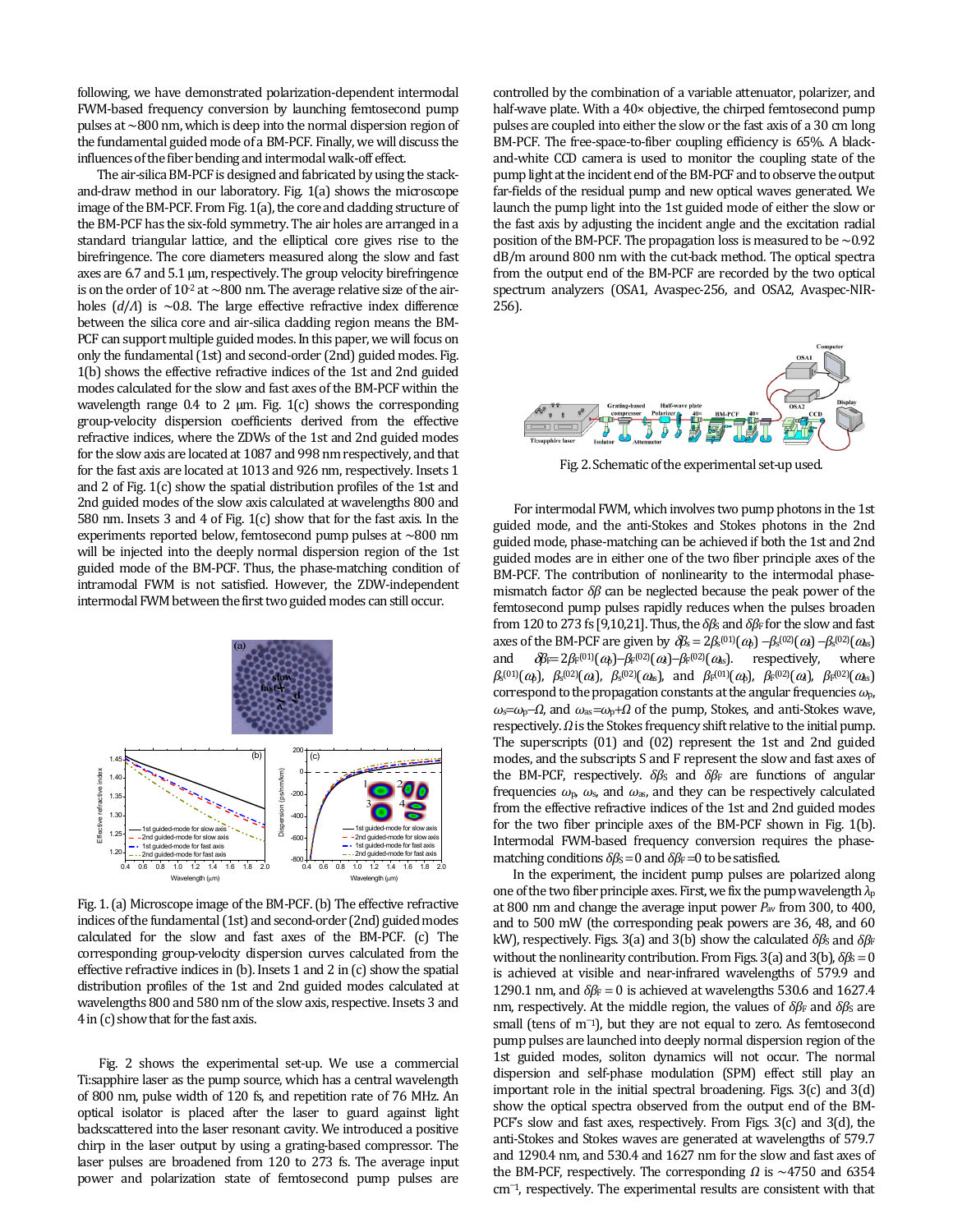from calculation shown in Figs. 3(a) and 3(b). Thus, nonlinear effects do not contribute to the phase-matching condition. Insets 1 and 2 of Figs. 3(c) and 3(d) show the observed output far-fields, which indicate that the pump and generated anti-Stokes waves are propagated in the 1st and 2nd guided modes of the slow and fast axes of the BM-PCF, respectively. The observations agree well with the calculated spatial distribution profiles of the two guided modes shown in the four insets of Fig. 1(c). In addition, the dispersion and SPM together broaden the spectra of the anti-Stokes and Stokes waves generated in the normal and anomalous dispersion regions of the 2nd guided modes.

We define the conversion efficiencies *η*as and *η*s of the anti-Stokes and Stokes waves as the ratios between the output powers *P*as and *P*s of the generated anti-Stokes and Stokes waves and the average incident pump power *P*av, respectively. Figs. 3(e) and 3(f) show the dependence of *P*as and *P*s and the corresponding *η*as and *η*s on *P*av, respectively. For a coupling efficiency of  $65\%$  and  $P_{\text{av}} = 300$ , 400, and 500 mW, the measured *P*as and *P*s are 13.65, 31.2, 61.75 mW, and 7.8, 20.8, 45.5 mW for pump pulses injected in the slow axis, and are 17.55, 39, 74.75 mW, and 11.7, 28.6, 58.5 mW for pump pulses injected in the fast axis, respectively. The corresponding *η*as and *η*s increase from 7, to 12, and to 19%, and from 4, to 8, and to 14% for the slow axis, and from 9, to 15, and to 23%, and from 6, to 11, and to 18% for the fast axis, respectively. The maximum  $\eta_{\text{as}}$  and  $\eta_{\text{s}}$  for  $P_{\text{av}} = 500$  mW and  $\lambda_{\text{p}} = 800$ nm are 19 and 14% for the slow fiber principle axis, and 23 and 18% for the fast axis, respectively. The main reasons for higher *η*as and *η*s for pump pulses injected in the fast axis than that of the slow axis are the smaller core diameter and larger nonlinear coefficient of the fast axis. Assuming pump depletion, constant nonlinear coefficient, and no loss, the maximum  $\eta_{\text{as}}$  and  $\eta_{\text{s}}$  calculated are  $\sim$ 22.3% and 16.8% for the slow axis, and  $\sim$ 26.2% and 20.9% for the fast axis, respectively. The differences between the experimental results and theoretical calculations are: (1) The material absorption loss, leaky and scattering losses of the core-cladding structures, and diffraction loss of the optical fields reduce the output powers of the anti-Stokes and Stokes waves; (2) The fluctuations of the geometric structure along the fiber affect the dispersion and polarization of the two guided modes, and thus have a detrimental effect on the intermodal phase-matching condition.

 In Figs. 3(c) and 3(d), we observe multi-peak fine structures of the anti-Stokes and Stokes waves generated. The main reasons are that first part of the pump energy is coupled into the other polarization states of the two fiber principle axes of the 1st and 2nd guided modes of the BM-PCF. Second, the 1st and 2nd guided modes are coupled with the other higher-order guided modes. Third, nonlinear interactions between the multiple modes are rather complex particularly when polarization effect is also taken into account. We observed that vector MI, such as the polarization MI in [22], is not triggered. The large normal dispersion around 800 nm, large group-birefringence, vectorial multimode nonlinear optical process, and longitudinal non-uniformity of the BM-PCF together suppress the polarization MI. Finally, stimulated Raman scattering does not occur within 30 cm of fiber used in the experiment because of the short fiber length [21]. By optimizing the core and cladding geometric structures of the BM-PCF, the efficiency of the intermodal FWM processes can be further enhanced.

In the following, we investigate the effects of the pump wavelength *λ*p on the intermodal FWM-based wavelength conversion. When *P*av = 500 mW and *λ*p varies from 800, to 810, and to 820 nm, similar intermodal FWM processes with a slightly different *Ω* are observed. Figs. 4(a) and 4(b) show the output optical spectra when femtosecond pump pulses are polarized along the slow and fast principle axes of the BM-PCF, respectively. Insets of Figs. 4(a) and 4(b) show that the anti-Stokes wavelengths *λ*as are centered at visible spectral region of 579.7, 580, and 580.5 nm for input pulse polarized in the slow axis and 530.4, 530.8, and 531.3 nm for the fast axis at  $\lambda_p = 800$ , 810, and 820 nm, respectively. Similarly, the Stokes wavelengths *λ*s are centered at nearinfrared spectral region of 1290.4, 1342.3, and 1395.9 nm for the slow axis and 1627, 1708.9, and 1795.8 nm for the fast axis, respectively. The corresponding  $\Omega$  is about 4750, 4896, and 5031 cm<sup>-1</sup> for the slow

axis and 6354, 6494, and 6627 cm<sup>-1</sup> for the fast axis, respectively. Figs. 4(c) and 4(d) show the dependence of the wavelengths *λ*as and *λ*s on *λ*p. From Figs. 4(c) and 4(d), we observed that  $\lambda_{\text{as}}$  is insensitive to the variation of  $\lambda_p$  when compared to that of  $\lambda_s$ . This property is significantly different from that observed in intramodal FWM, and can be used to obtain stable wavelength output from pump laser sources suffering from operation wavelength drift. In addition, as  $\lambda_p$  is tuned from 800 to 820 nm, the conversion efficiencies from the pump waves to the anti-Stokes and Stokes waves generated are reduced. This is due to the increasing group velocity mismatch between the optical waves involved and the decreasing mode-field overlap between the 1st and 2nd guided modes of the BM-PCF.



Fig. 3. The calculated phase-mismatch factors  $δβ<sub>S</sub>$  and  $δβ<sub>F</sub>$  for pump pulses injected at the (a) slow and (b) fast axis of the BM-PCF. The pump wavelength  $\lambda_p$  =800 nm and average input power  $P_{av}$  =300, 400, and 500 mW (the corresponding peak powers are 36, 48, and 60 kW). (c) and (d) are the output optical spectra observed from the slow and fast axes of the BM-PCF, respectively. Insets 1 and 2 of (c) and (d) show the output far-fields of the residual pump and anti-Stokes waves generated for the slow and fast fiber principle axes, respectively. The observations are made by a black-and-white CCD camera, and *λ*<sup>p</sup> =800 nm and *P*av =500 mW. (e) and (f) show the dependence of the measured output powers  $P_{\text{as}}$  and  $P_{\text{s}}$  and the conversion efficiencies  $\eta_{\text{as}}$ and *η*s of the generated anti-Stokes and Stokes waves on *P*av for the slow and fast fiber axes, respectively.

Finally, we study the effects of fiber bending and intermodal walkoff effect on the polarization-dependent intermodal FWM process. The pump wavelength  $\lambda_p = 800$  nm and  $P_{av} = 500$  mW. Fig. 5(a) shows the dependence of *P*as and *P*s on the fiber bending radius *R* at the entrance end of the BM-PCF when the pump pulses are polarized in the slow axis. The wavelength  $\lambda$ <sub>s</sub> = 579.7 nm and  $\lambda$ <sub>s</sub> = 1290.4 nm. Similarly, Fig. 5(b) shows the dependence of  $P_{\text{as}}$  and  $P_{\text{s}}$  on the fiber bending radius  $R$ when the pump pulses are polarized in the fast axis. The corresponding  $\lambda_{as}$  = 530.4 nm and  $\lambda_s$  = 1627nm. In Fig. 5(a), for pump pulses injected in the slow axis, when *R* is reduced from 20 to 5 mm, *P*as is reduced from 61.75 to 58.8 mW, and *P*s is reduced from 45.5 to 39.9 mW. The variation rates of *P*as and *P*s with *R* are 0.197 and 0.373 mW/mm, respectively. In Fig. 5(b), when the pump pulses are injected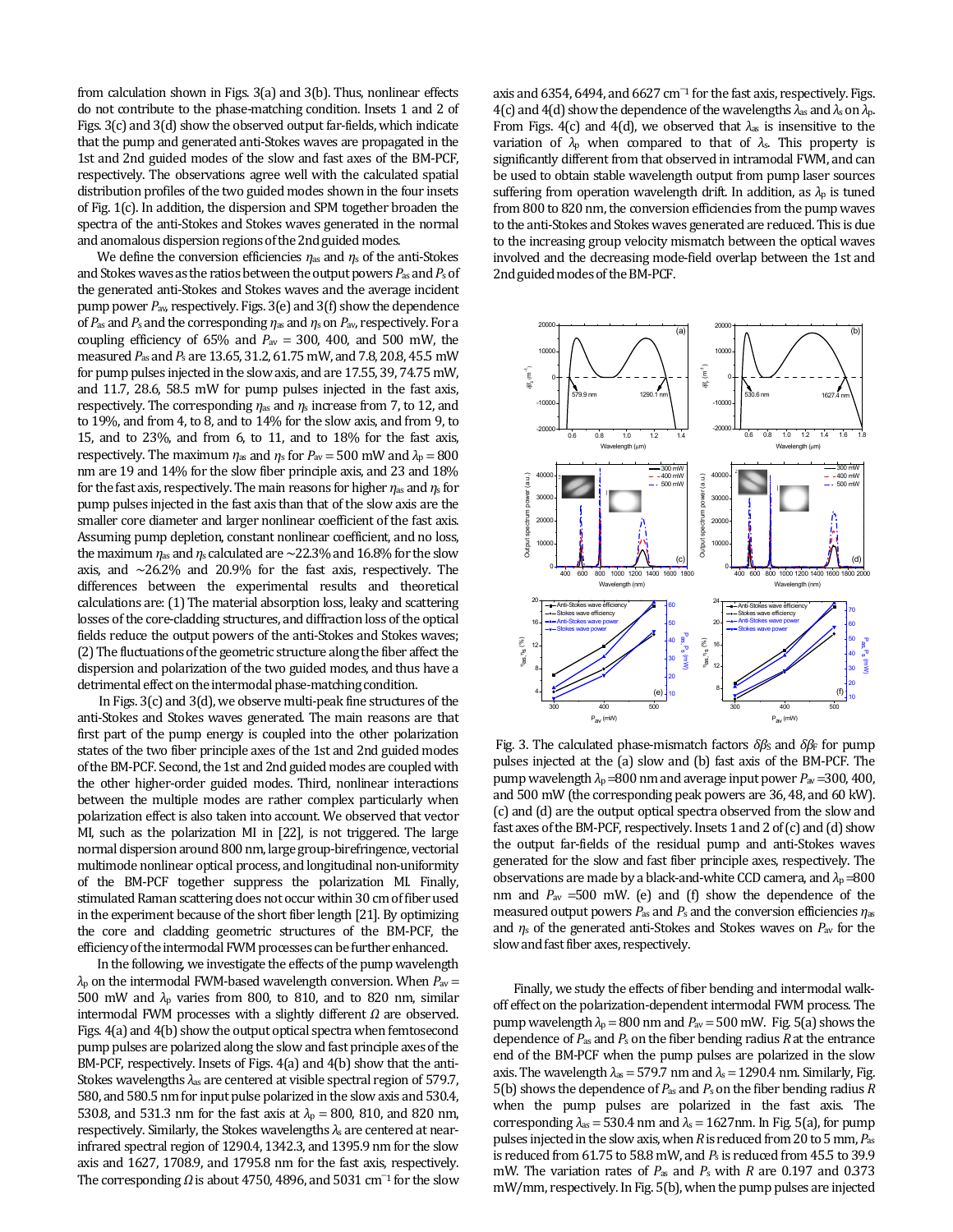along the fast fiber principle axis, when *R* is reduced from 20 to 5 mm, *P*as is reduced from 74.75 to 69.4 mW, and *P*s is reduced from 58.5 to 49.2 mW, respectively. The variation rates of *P*as and *P*s with *R* are 0.357 and 0.62 mW/mm. From Figs. 5(a) and 5(b), the effect of fiber bending on *P*as and *P*s is very small. Thus, intermodal FWM is insensitive to the variations of *R* when the pump pulses are injected in either fiber principle axis. The main reason is that the Stokes waves, which are spontaneously established and propagated in the secondorder guided mode, play an important role for the unseeded FWM process [9,10]. Because the BM-PCF used has a large *d*/*Λ*, the leaky loss of the Stokes waves and the dispersion fluctuation of the second-order guided mode induced by the fiber bending are efficiently suppressed.



 Fig. 4. (a) and (b) show the output optical spectra when femtosecond pump pulses at wavelength  $\lambda_p$  =800, 810, and 820 nm and average input power  $P_{av}$  =500 mW polarized along the slow and fast principle axes, respectively, are injected into the BM-PCF used. The insets in (a) and (b) show the zoom-in spectra of the visible anti-Stokes waves. (c) and (d) show the dependence of the generated anti-Stokes wavelength *λ*as and Stokes wavelengths *λ*s on *λ*p, respectively.



 Fig. 5. The dependence of anti-Stokes wave power *P*as and Stokes wave power *P*s on the fiber bending radius *R* for pump pulses injected along the (a) slow and (b) fast axis, respectively. The pump wavelength *λ*<sup>p</sup>  $=800$  nm and average input power  $P_{\text{av}}=500$  mW.

Next, we investigate the effect of intermodal walk-off between the pump, anti-Stokes, and Stokes pulses propagating in the 1st and 2nd guided modes by using the intermodal walk-off factor [4,21]. For the BM-PCF and the parameters of femtosecond pump pulses used in this work, the intermodal walk-off factors of the slow and fast axes at  $\lambda_0 =$ 800, 810, and 820 nm are less than 3.5 fs/mm. Furthermore, because the incident pump pulses are broadened from 120 to 273 fs by the initial positive chirp, the intermodal FWM-based frequency conversion is maintained within a walk-off length of  $\sim$ 8 cm. It is believed that the effect of intermodal walk-off can be further reduced by optimizing the parameters of the BM-PCF geometric structure and pump pulses.

In summary, polarization-dependent intermodal FWM is experimentally demonstrated by launching femtosecond pump pulses at ~800 nm, which is deep into the normal dispersion region of the 1st guided modes and polarized along either the slow or the fast principle axes of a BM-PCF. We observed that because of intermodal phasematching, the pump waves propagating in the 1st guided modes can be efficiently converted to the visible anti-Stokes waves and near-infrared Stokes waves in the 2nd guided modes. Moreover, we found that fiber bending and intermodal walk-off have small effect on the frequency conversion processes. The intermodal FWM demonstrated in the BM-PCF overcomes the reliance on the ZDWs to satisfy the phase matching condition as is the case for intramodal FWM, and this could be used to generate tunable anti-Stokes and Stokes waves within the visible to near-infrared wavelength range by controlling the pump power, wavelength, and polarization. In future work, we will investigate polarization-dependent nonlinear multimode dynamics and frequency conversion of ultrashort pulses in BM-PCFs when the polarized pump pulses are not injected along one of the fiber principle axes.

**Funding sources and acknowledgments.** Beijing Youth Top-notch Talent Support Program (2015000026833ZK08), the Beijing Natural Science Foundation (4152037), and the Fund of State Key Laboratory of Information Photonics and Optical Communications (BUPT) P. R. China (IPOC2016ZT05).

## **References**

- [1] P. St. J. Russell, J. Lightw. Technol. **24**, 4729 (2006).
- [2] A. Mussot, T. Sylvestre, L. Provino, and H. Maillotte, Opt. Lett. **28**, 1820 (2003).
- [3] J. M. Dudley, and J. R. Taylor, Nat. Photon. **3**, 85 (2009).
- [4] F. Poletti, and P. Horak, Opt. Express **17**, 6134 (2009).
- [5] A. C. Peacock, P. Mehta, P. Horak, and N. Healy, Opt. Lett. **37**, 3351 (2012).
- [6] L. G. right, D. N. Christodoulides, and F. W. Wise, Nat. Photon. **9**, 306 (2015).
- [7] Z. W. Liu, L. G. Wright, D. N. Christodoulides, and F. W. Wise, Opt. Lett. **41**, 3675 (2016).
- [8] C. Lesvigne, V. Couderc, A. Tonello, P. Leproux, A. Barthélémy, S. Lacroix, F. Druon, P. Blandin, M. Hanna, and P. Georges, Opt. Lett. **32**, 2173 (2007).
- [9] H. Tu, Z. Jiang, D. L. Marks, and S. A. Boppart, Appl. Phys. Lett. **94**, 101109 (2009).
- [10] J. H. Yuan, X. Z. Sang, Q. Wu, G. Y. Zhou, F. Li, X. Zhou, C. X. Yu, K. R. Wang, B. B. Yan, Y. Han, H. Y. Tam, and P. K. A. Wai, Opt. Lett. **40**, 1338 (2015).
- [11] S. R. Petersen, T. T. Alkeskjold, C. B. Olausson, and J. Lægsgaard, Opt. Express **23**, 5954 (2015).
- [12] A. Tonello, S. Pitois, S. Wabnitz, G. Millot, T. Martynkien, W. Urbanczyk, J. Wojcik, A. Locatelli, M. Conforti, and C. De Angelis, Opt. Express **14**, 397 (2005).
- [13] W. H. Renninger, and F. W. Wise, Nat. Commun. **4**, 1719 (2013).
- [14] L. G. Wright, W. H. Renninger, D. N. Christodoulides, and F. W. Wise, Opt. Express **23**, 3492 (2015).
- [15] K. S. Abedin, J. T. Gopinath, E. P. Ippen, C. E. Kerbage, R. S. Windeler, and B. J. Eggleton, Appl. Phys. Lett. **81**, 1384 (2002).
- [16] A. Herzog, A. Shamir, and A. A. Ishaaya, Opt. Lett. **37**, 82 (2012).
- [17] J. M., Dudley, G. Genty, and S. Coen, Rev. Mod. Phys. **78**, 1135 (2006).
- [18] X. Jiang, N. Y. Joly, M. A. Finger, F. Babic, G. K. L. Wong, J. C. Travers, and P. St. J. Russell, Nat. Photon. **9**, 133 (2015).
- [19] M. Lehtonen, G. Genty, H. Ludvigsen, and M. Kaivola, Appl. Phys. Lett. **82**, 2197 (2003).
- [20] M. L. Hu, C. Y. Wang, Y. J. Song, Y. F. Li, L. Chai, E. E. Serebryannikov, and A. M. Zheltikov, Opt. Express **14**, 1189 (2006).
- [21] G. P. Agrawal, Nonlinear Fiber Optics the 4th edition (Academic Press, San Diego, USA, 2001).
- [22] A. Kudlinski, A. Bendahmane, D. Labat, S. Virally, R. T. Murray, E. J. R. Kelleher, and A. Mussot, Opt. Express **21**, 8437 (2013).